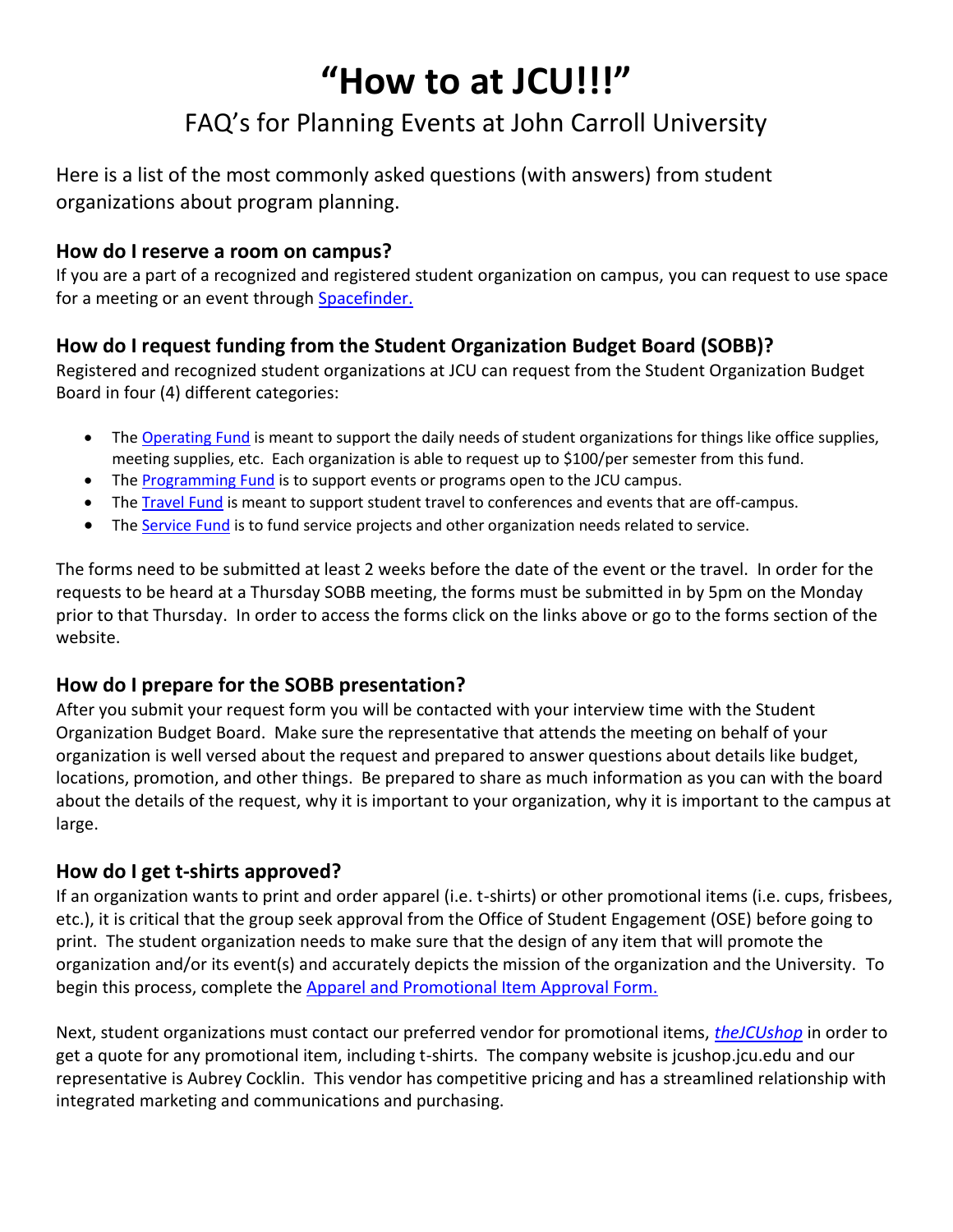# **How do I get reimbursed for expenses? How do I get access to my organization's LSO account?**

All registered and recognized student organizations have two accounts at the university: the LSO account, which ends in a "2" and a savings account, which ends in a "1". Click here to access the [organization codes.](http://sites.jcu.edu/studentactivities/pages/student-organizations/current-orgs/organization-numbers/)

The LSO account is used when the organization is approved for funding through the SOBB for semester allocations, travel, program, or service requests. Organizations do not get cash directly from SOBB. Rather, organizations spend their own money ahead of time (if the request is approved) and get reimbursed after the fact from the LSO account. Student organizations must complete a [check request form](http://webserv.jcu.edu/fas/links/forms.htm) (interactive multivoucher) and submit both the completed check request form and receipts to the Vice President for Business Affairs in the Student Union. Paperwork must be submitted within 30 days of the event or the organization will not be reimbursed.

#### **How do I get access to my organization's savings account?**

All registered and recognized student organizations have access to a savings account that ends in a "1". Click here to access the [organization codes.](http://sites.jcu.edu/studentactivities/pages/student-organizations/current-orgs/organization-numbers/)

The savings account is the account organizations can use to keep monies obtained through dues or fundraising. All deposits can be made through the Business Office (basement of Rodman Hall).

#### **What is the difference between an org code and an account code?**

The org code is the 6 digit code that begins with a "4" and ends in a "2" that was given to your organization when it was initially recognized. This is the code you typically use when you are asked for your organization's org code. The other "4" account code is the savings account that ends in a "1". See above for the explanation about this. Click here to access the [organization codes.](http://sites.jcu.edu/studentactivities/pages/student-organizations/current-orgs/organization-numbers/)

The account code is basically a way to organize expenditures into categories. You will need to use an account code when completing a check request. Here is a list of the commonly used [account codes](http://sites.jcu.edu/studentactivities/pages/student-organizations/current-orgs/budget-board-sobb/financial-information/account-codes/) for your reference.

# **How do I promote my event?**

Promotion of events is a critical part of planning a successful program. There are a number of inexpensive or free ways you can promote your event such as: social media, word of mouth, flyers, banners, [Lobovision](http://sites.jcu.edu/imc/pages/start-a-project-with-imc/digital-signage-request/) (digital signage in atrium), a table in the atrium, and chalking.

Make sure you familiarize yourself with the posting policy and get any flyers or special publicity approved by the Office of Student Engagement. Click here to find the [posting policy.](http://sites.jcu.edu/studentactivities/pages/student-organizations/policies-2/posting-policy/)

Also, if you have a [publicity request](http://sites.jcu.edu/studentactivities/pages/student-organizations/forms-and-resources/request-forms/publicity-request-form/) beyond flyers and banners you need to complete the publicity request [form.](http://sites.jcu.edu/studentactivities/pages/student-organizations/forms-and-resources/request-forms/publicity-request-form/)

#### **How do I pay a performer or artist?**

In order to pay an artist, performer, DJ or the like, the organization must have a contract that is signed by the person performing and co-signed by the associate director of student engagement. Student organizations cannot sign for the University. Here is a template for a [contract agreement](http://webmedia.jcu.edu/studentactivities/files/2016/01/ContractAgreementtemplateBLANK1.pdf) form that you can use. Please meet with the associate director of student engagement to discuss this process. The signed contract accompanies the check request and is sent to the business office to process the check for the performer. The general deadline is that paperwork needs to be into the business office by Tuesday at 1:00pm for a check to be